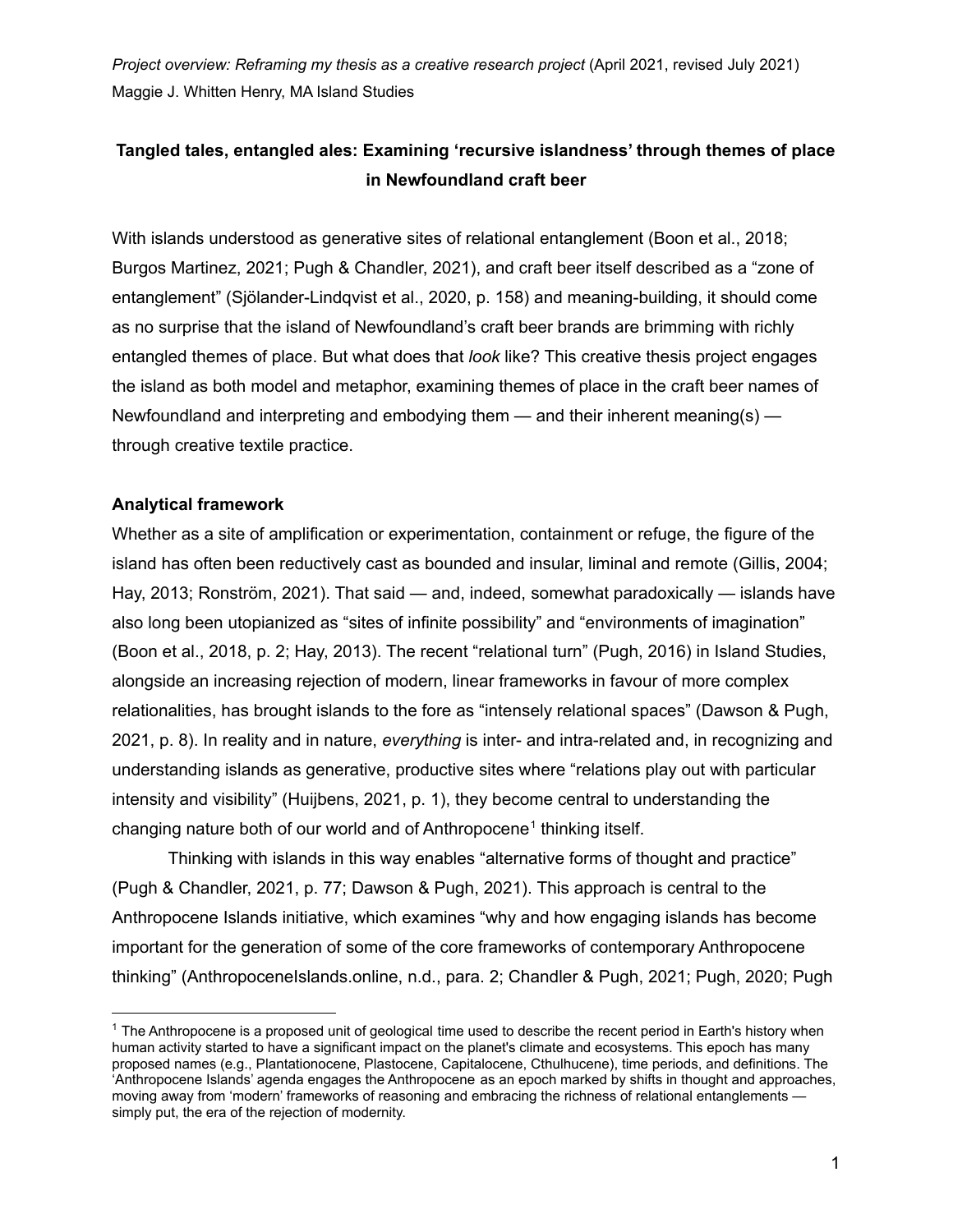& Chandler, 2021). In their agenda-setting publication, *Anthropocene Islands: Entangled Worlds*, Jonathan Pugh and David Chandler (2021) identify four key methodological analytics within Anthropocene island scholarship, two of which — *Patchworks* and *Storiation* — emerge as particularly salient in this project.

*Patchwork* ontologies focus on "how we make, explore and journey" (Pugh & Chandler, 2021, p. 16) our relational interconnections. This human-centred, "patchy" approach is seen as a variation and development on Resilience approaches (see Chandler & Pugh, 2021, pp. 3–6), which are more linear and solutions-focused in how they reflect and draw upon island relationalities; through Patchworks, we are learning *with* rather than *from* the island. By looking at "concrete interactions in specific moments" (Pugh & Chandler, 2021, p. 76), Patchworks help to shape an understanding and appreciation of the rich interrelatedness of our world more broadly, as well as of the question(s) at hand. Rather than offering "lessons" to be translated or applied elsewhere (as often seen in [misguided] "one size fits all" approaches to 'resilience'), this perspective opens the mind to different ways of thinking — with far-reaching potential.

The (onto)epistemological analytic of *Storiation* engages islands (and island cultures) as "significant 'holding' sites" (Pugh & Chandler, 2021, p. 21), resisting and disrupting modern, linear notions of time and space, and approaching place — and the figure of the island — as an "embodied archive" (Burgos Martinez, 2021, p. 2; Pugh & Chandler, 2021). Storiation approaches are collaborative, "communicat[ing] place, identity, knowledge, and history as entangled embodied experiences" (Burgos Martinez, 2021, p. 2). In this context, the figure of the island 'holds' and highlights "traces and afterlives of actions and events" (Pugh & Chandler, 2021, p. 21) and, when thinking about and with these traces and afterlives, it becomes difficult to approach time linearly and to distance ourselves from any dimension of it. There is no past, no 'away' (Pugh & Chandler, 2021, p. 23); these traces, legacies, e/affects, and their entangled relations are omnipresent and very much part of the ongoing here and now — a realization which often manifests in powerful, haunting ways.

With all of this in mind, the current project presents the metaphorical Entangled Island of 'place + craft beer + Newfoundland' as a figure through which to better understand, appreciate, and engage the relationality of place identity, both on this (literal) island and beyond.

#### **Process**

Focusing specifically on craft breweries on the island of Newfoundland, this project positions themes of place in beer names as indicators of connection to place. This approach is supported by decades of literature identifying craft beer brands as rich sources of themes of place (see, e.g., Baldacchino, 2010; Flack, 1997; Hede & Watne, 2013; Schnell & Reese, 2003;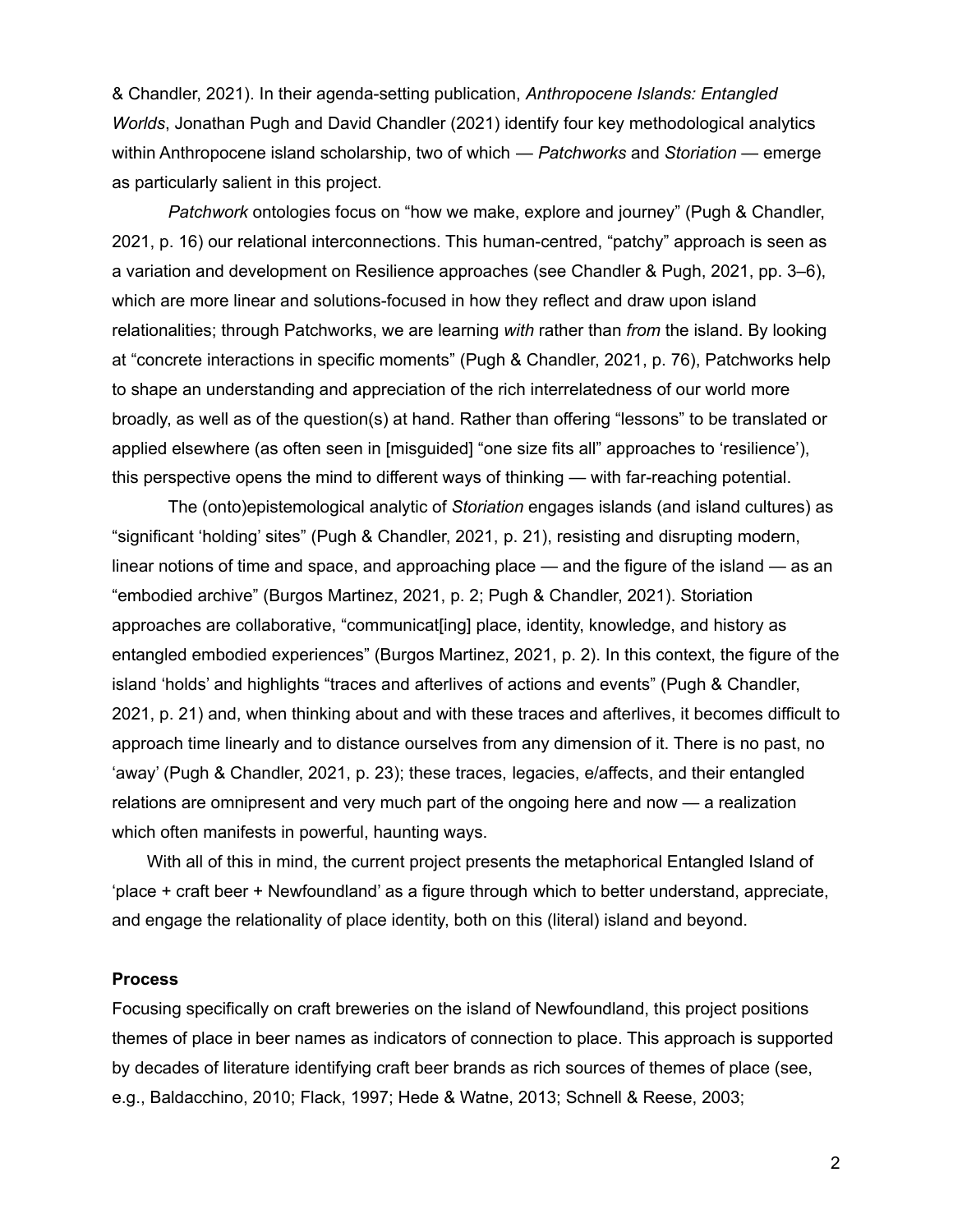Sjölander-Lindqvist et al., 2020), and an understanding of islands as "spaces of heightened conceptualisability ... that are exceptionally easy to imagine as *places*" (Grydehøj, 2018, p. 1, italics in original) which affords them an amplified sense of connection to place (Campelo et al., 2014; Hay, 2006).

## *Data collection and analysis*

A list of active craft breweries on the island of Newfoundland was compiled (n=17), based upon which a dataset of flagship beer names (n=135) and their associated backstories has been collected, sourced from breweries' websites and social media channels. In the instances where backstories were not explicitly provided or available, explanations or meanings will be researched. In these cases, meanings will be ascribed only if the connection is definitively clear. This dataset of names and stories will then undergo manual content analysis to identify and extract embedded themes, which will then be clustered using thematic analysis.

## *Spatial visualization*

The resultant thematic data will be represented through a selection of reproduced/reiterated maps. Verified data maps relating to or representing the prominent themes will be sourced and then creatively replicated using a digital illustration app (Procreate) within which they can also be layered and modified (aesthetically). To ensure that the visualization concept emerges organically, this phase of the project will be approached without a set agenda or process, as opposed to going in with an idea of what I want the end product to look like and (intentionally or inadvertently) imposing a framework or restrictions on the analysis phase and/or visualization phase.

### *Output*

The tangible output of this project will comprise a written component and a textile component. The major written component will be a treatise of approximately 60 pages outlining the purpose, theoretical framework, literature review, methodology, findings, discussion, conclusion, and any other content that is relevant to the project.

For the textile component, salient elements from the spatial visualization phase will be reiterated onto/as a large textile artwork. The 'canvas' for this piece will be an existing handmade patchwork quilt that was given to me as a baby in Newfoundland, with the mapped thematic interpretation being added as a new layer. The technique(s) used for this could include embroidery, hand-quilting, and/or other stitching techniques. Traditional practices like quilt making have long been associated with expression of identity, meaning, and culture (Parker,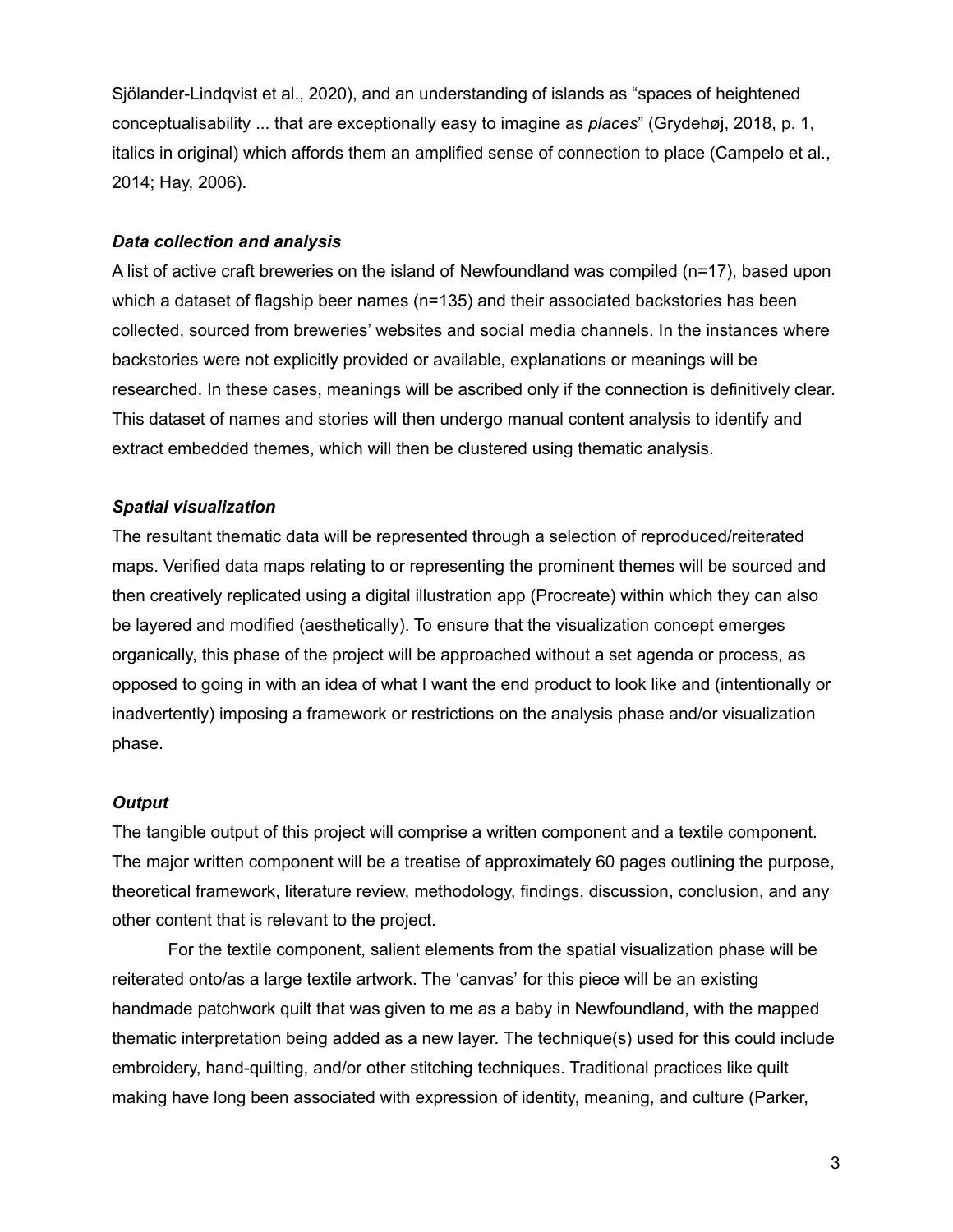2010; Pocius, 1979; Wilson, 2011). As Lisa Wilson (2011, p. 84) states in her study of quilting practice and iconography on Newfoundland's Great Northern Peninsula, "Quilt making means different things to different people, but for everyone, whether aware of it or not, a sense of identity is being created and asserted." In the context of the current project, incorporating a 'decorative' dimension while maintaining the utilitarian intention of the quilt actively adds new layers (both literal and figurative) of meaning — while serendipitously bringing many others to the (figurative) surface.

#### **Piecing it together**

This project engages the figure of the island as both model and metaphor, examining themes of place in the craft beers of Newfoundland while emphasizing the value and potential of relational approaches. Putting forth beer name themes as representations of connection to place and, in turn, 'mapping' that thematic data allows us to think about the relationship between place and identity in Newfoundland in a more 'graspable' way: "What does that *look* like?"

Moreover, by engaging with traditional craft practice in recreating these findings in and onto a textile form, data visualization then becomes data *storytelling*, imbuing even further layers of meaning and connection. In adding this (literal) layer of meaning onto an existing (literal) patchwork — as opposed to creating something new from scratch — the textile piece itself becomes "a site of regenerative recrafting" (Loveless, 2019, p. 3), mirroring or even reiterating the patchy Anthropocenic reading of the island as a figure of generative, ongoing 'becoming' (Chandler & Pugh, 2021; Gillis, 2004; Pugh & Chandler, 2021).

Stepping back, the project unfolds to reveal that it is itself an island — a figure of what I am calling *recursive islandness* (Whitten Henry, 2021), reminiscent of a geographically recursive island or, more theoretically, of Roberts and Stephens's *infinite island* ("a place constituted by infinitely large numbers of analytical frames moving toward the infinitely minute"; 2017, p. 28) or Benitez-Rojo's *repeating island* ("unfolding and bifurcating until it reaches all the seas and lands of the earth, while at the same time it inspires multidisciplinary maps of unexpected designs"; 1997, p. 3).

This Entangled Recursive Island, then, both as model and metaphor, pushes back against modern frameworks of reasoning, embracing and further demonstrating the depth, power, and potential of relational approaches and giving a nod to the generative, ongoing 'becoming' of the figure of the island — in all of its forms and readings — in the Anthropocene.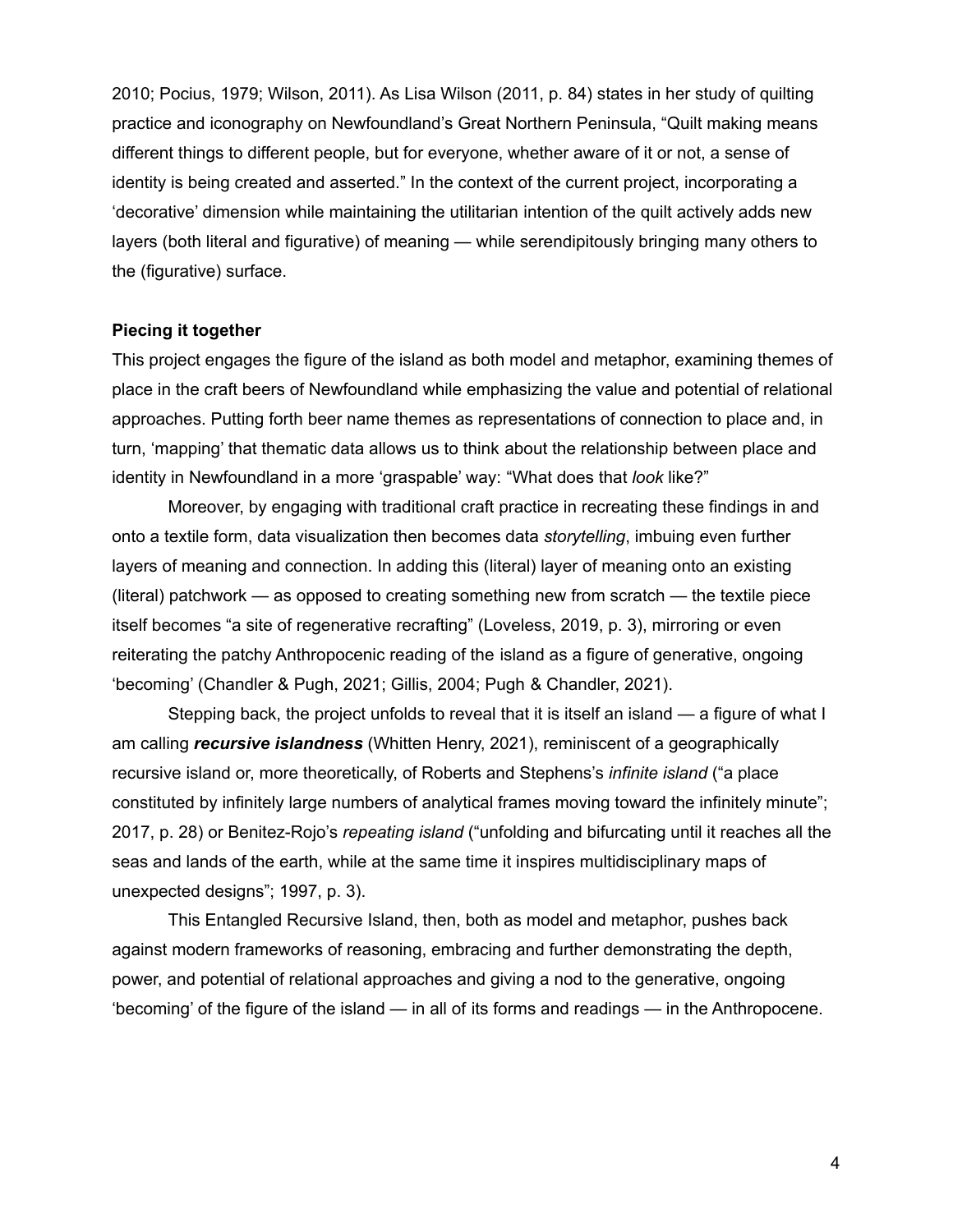#### **References**

- AnthropoceneIslands.online. (n.d.). *Anthropocene Islands*. Retrieved April 26, 2021, from <http://anthropoceneislands.online>
- Baldacchino, G. (2010). Islands and island beers: Toasting a discriminatory approach to small island manufacturing. *Asia Pacific Viewpoint, 51*(1), 61–73. <https://doi.org/10.1111/j.1467-8373.2010.01414.x>
- Benitez-Rojo, A. (1997). *The repeating island: The Caribbean and the postmodern perspective.* Duke University Press. <https://www.dukeupress.edu/the-repeating-island>
- Boon, S., Butler, L., & Jeffries, D. (2018). *Autoethnography and feminist theory at the water's edge: Unsettled islands.* Palgrave Macmillan.
- Burgos Martinez, E. E. (2021). On storiation and what is washed ashore: The Anthropocene as big kahuna. *Dialogues in Human Geography*, Advance online publication. <https://doi.org/10.1177/20438206211017456>
- Campelo, A., Aitken, R., Thyne, M., & Gnoth, J. (2014). Sense of place: The importance for destination branding. *Journal of Travel Research, 53*(2), 154–166. <https://doi.org/10.1177/0047287513496474>
- Chandler, D., & Pugh, J. (2021). Anthropocene Islands: There are only islands after the end of the world. *Dialogues in Human Geography*, Advance online publication. <http://doi.org/10.1177/2043820621997018>
- Dawson, H., & Pugh, J. (2021). The lure of islands: A cross-disciplinary conversation. In F. Schön, L. Dierksmeier, A. Kouremenos, A. Condit, & V. Palmowski (Eds.), European *Islands Between Isolated and Interconnected Life Worlds: Interdisciplinary long-term perspectives*. University of Tübingen Press. (Preprint of chapter provided by authors)
- Flack, W. (1997). American microbreweries and neolocalism: 'Ale-ing' for a sense of place. *Journal of Cultural Geography*, *16*(2), 37–53. <https://doi.org/10.1080/08873639709478336>
- Gillis, J. (2004). *Islands of the mind: How the human imagination created the Atlantic world.* Palgrave Macmillan.
- Grydehøj, A. (2018). Islands as legible geographies: Perceiving the islandness of Kalaallit Nunaat (Greenland). *Journal of Marine and Island Cultures, 7*(1), 1–11. <http://doi.org/10.21463/jmic.2018.07.1.01>
- Grydehoj, A., & Kelman, I. (2016). The eco-island trap: climate change mitigation and conspicuous sustainability. *Area*, *49*(1), 106–113. <http://doi.org/10.1111/area.12300>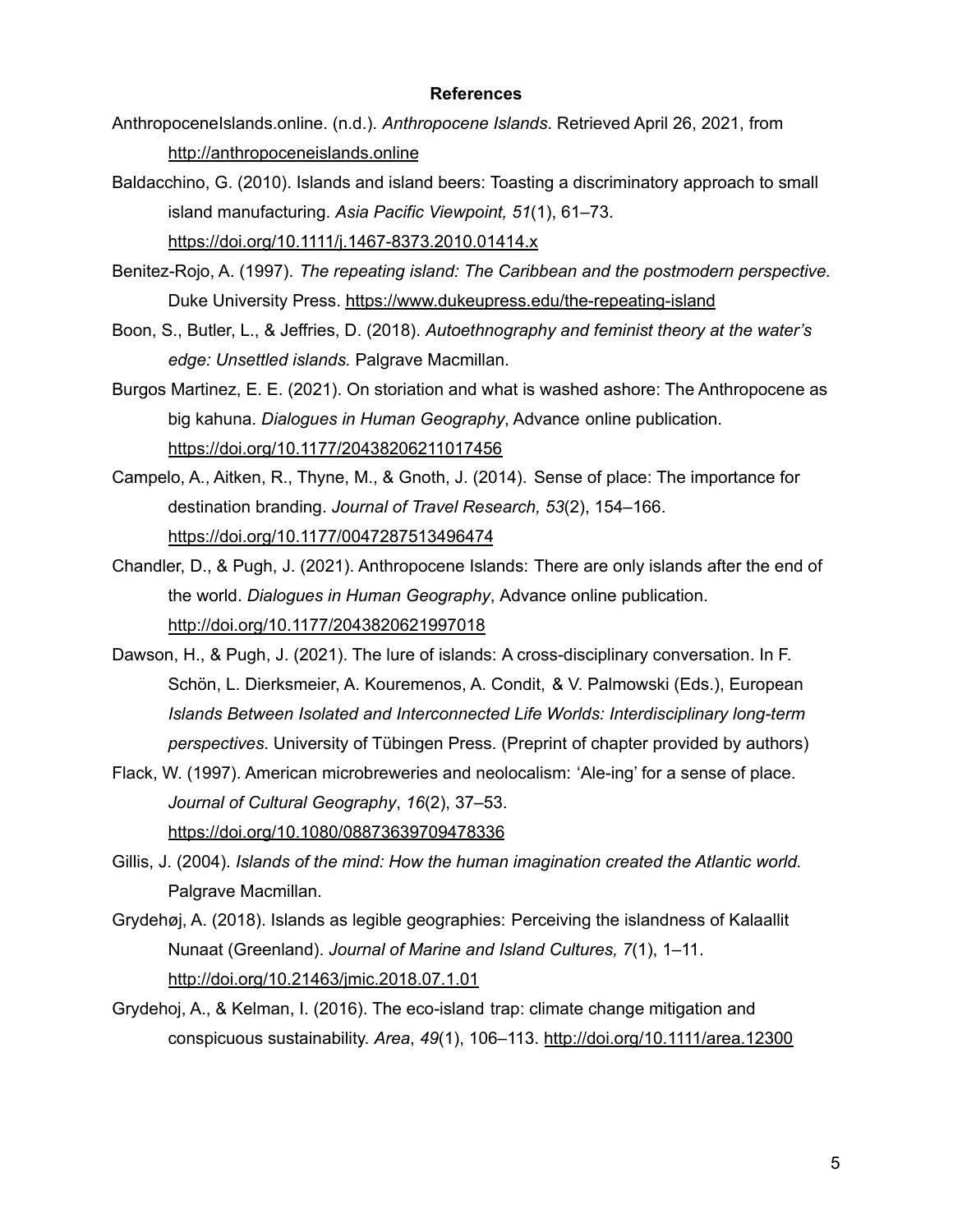- Hay, P. (2013). What the sea portends: A reconsideration of contested island tropes. *Island Studies Journal, 8*(2), 209–232. <https://www.islandstudies.ca/sites/default/files/ISJ-8-2-2013-Hay.pdf>
- Hay, P. (2006). A phenomenology of islands. *Island Studies Journal, 1*(1), 19–42. [https://www.islandstudies.ca/sites/vre2.upei.ca.islandstudies.ca/files/u2/ISJ-1-1-2006-Ha](https://www.islandstudies.ca/sites/vre2.upei.ca.islandstudies.ca/files/u2/ISJ-1-1-2006-Hay-pp19-42.pdf) [y-pp19-42.pdf](https://www.islandstudies.ca/sites/vre2.upei.ca.islandstudies.ca/files/u2/ISJ-1-1-2006-Hay-pp19-42.pdf)
- Hede, A.-M., & Watne, T. (2013). Leveraging the human side of the brand using a sense of place: Case studies of craft breweries. *Journal of Marketing Management, 29*(1-2), 207–224. <https://doi.org/10.1080/0267257X.2012.762422>
- Huijbens, E. H. (2021). The emerging earths of climatic emergencies: on the island geography of life in modernity's ruins. *Geografiska Annaler: Series B, Human Geography,* Advance online publication. <https://doi.org/10.1080/04353684.2021.1873072>
- Loveless, N. (2019). *How to make art at the end of the world: A manifesto for research–creation*. Duke University Press.

<https://www.dukeupress.edu/how-to-make-art-at-the-end-of-the-world>

- Parker, R. (2010). *The subversive stitch: Embroidery and the making of the feminine.* Bloomsbury Visual Arts.
- Pocius, G. J. (1979). *Textile traditions of Eastern Newfoundland* [Canadian Centre for Folk Culture Studies, Mercury Series Paper 29]. National Museum of Man (now The Canadian Museum of Civilization).
- Pugh, J. (2020). *Taster of the book 'Anthropocene Islands' by Jonathan Pugh and David Chandler (30 mins)* [Video]. YouTube. <https://www.youtube.com/watch?v=8EFBhjSMYQY&t=19s>
- Pugh, J. (2016). The relational turn in island geographies: Bringing together island, sea and ship relations and the case of the Landship. *Social & Cultural Geography, 17*(8), 1040–1059. <https://doi.org/10.1080/14649365.2016.1147064>

Pugh, J., & Chandler, D. (2021). *Anthropocene islands: Entangled worlds*. University of Westminster Press.

<https://www.uwestminsterpress.co.uk/site/books/m/10.16997/book52/>

- Roberts, B. R., & Stephens, M. A. (2017). Introduction. In B. R. Roberts & M. A. Stephens (Eds.), *Archipelagic American Studies* (pp. 1–56). Duke University Press. <https://www.dukeupress.edu/archipelagic-american-studies>
- Ronström, O. (2021). Remoteness, islands and islandness. *Island Studies Journal*, Advance online publication. <https://doi.org/10.24043/isj.162>